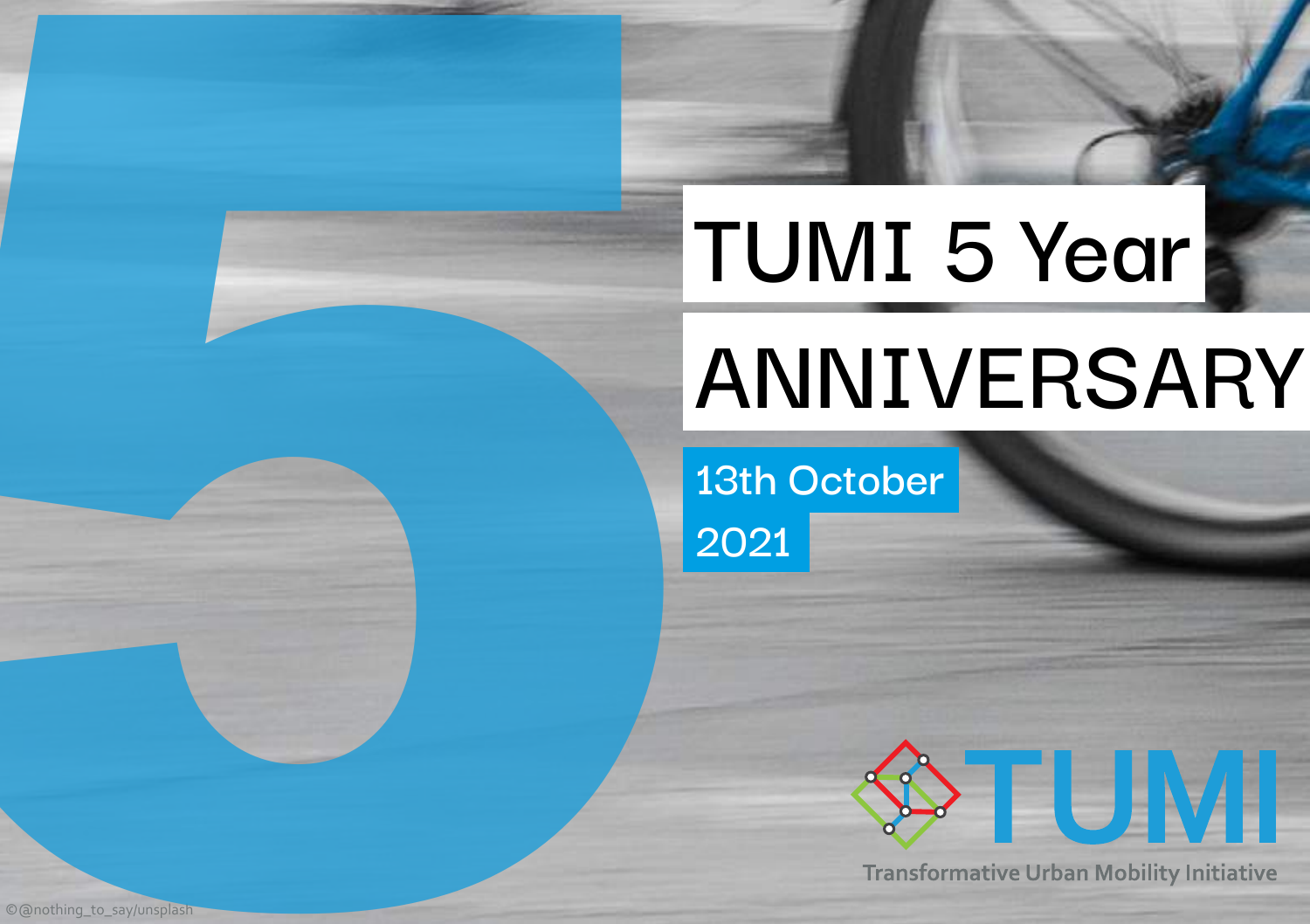# **TUMI Anniversary is coming up!**

**www.transformative-mobility.org**

**13th October 2 hours of joint celebration**  Join us for a trip down memory lane and design the future of TUMI with us! **TUMI welcomes you live from Berlin > tune in! 10 am – 12 pm CEST (estimate) Follow us V** twitter.com/tuminitiative









# **TUMI 5 Year Anniversary Event**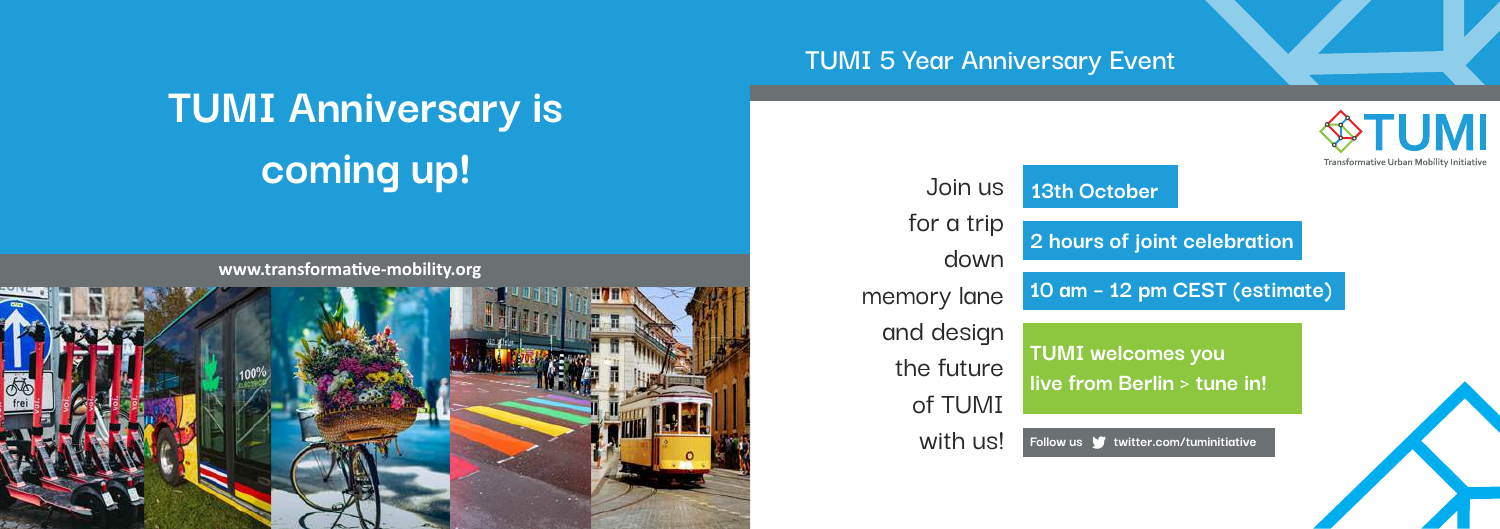# **TUMI Highlights**



# **TUMI Highlights**

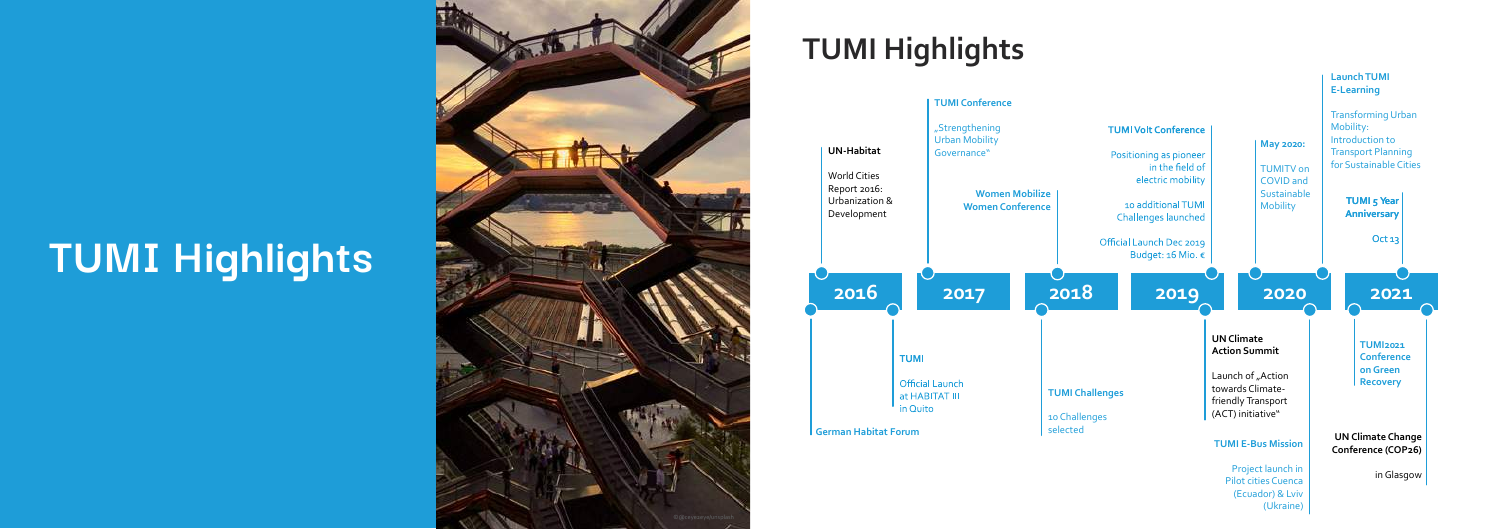

**5 years towards a sustainable mobility transformation TUMI's Milestones**





# **The Anniversary - Part I**

Tentative Agenda in CEST

Interactive TUMI Anniversary formats

Live moderatiown

# Exclusive contributions

Illustrated storytelling

LIVE CHAT

Live surveys

PARTNER CONTRIBUTION

Partner interviews

Award ceremony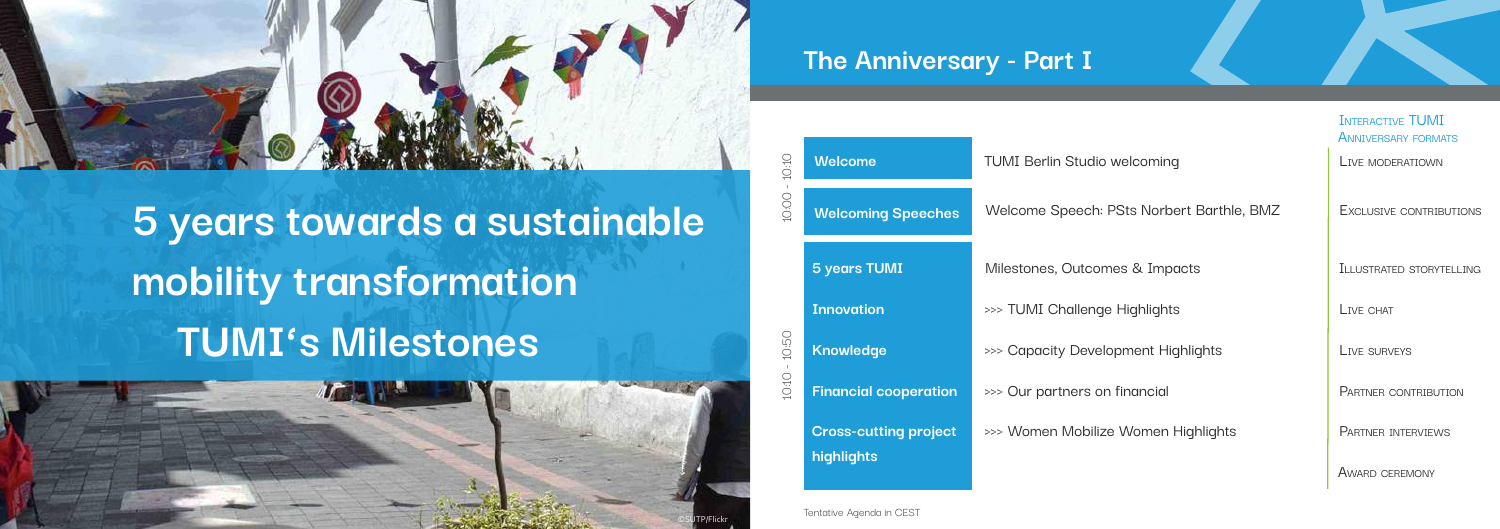# **TUMI Outlook Time for a New Era**



25



- A TUMI partner discussion where are we
	-
	- nces >>> Trends

nen Mobilize Women UMI Friends

of live formats



# **The Anniversary - Part II**

| $10:50 - 11:25$ | <b>Strategic outlook:</b><br><b>Shaping an equitable</b><br>mobility transformation | A TUMI partner discussion - where are<br>headed in the years to come?<br>>>> Challenges >>> Experiences >>> Tre |
|-----------------|-------------------------------------------------------------------------------------|-----------------------------------------------------------------------------------------------------------------|
| 11:50<br>11:25  | <b>TUMI's way forward</b><br>>>>Launches                                            | <b>TUMI E-Bus Mission   Women Mobilize</b><br>TUMI Labs   TUMI Data   TUMI Friend                               |
| $-12:00$        | <b>5 Year Anniversary</b><br>>>> More Celebration                                   | Anniversary Cake   Sum-up of live form                                                                          |
| $11:50 -$       | <b>Thanks for joining!</b>                                                          | To the next 5 years<br>of sustainable mobility transformation!                                                  |

Tentative Agenda in CEST

# Live discussion

# **TUMI INSIGHTS**

Live from the

TUMI studio

in Berlin